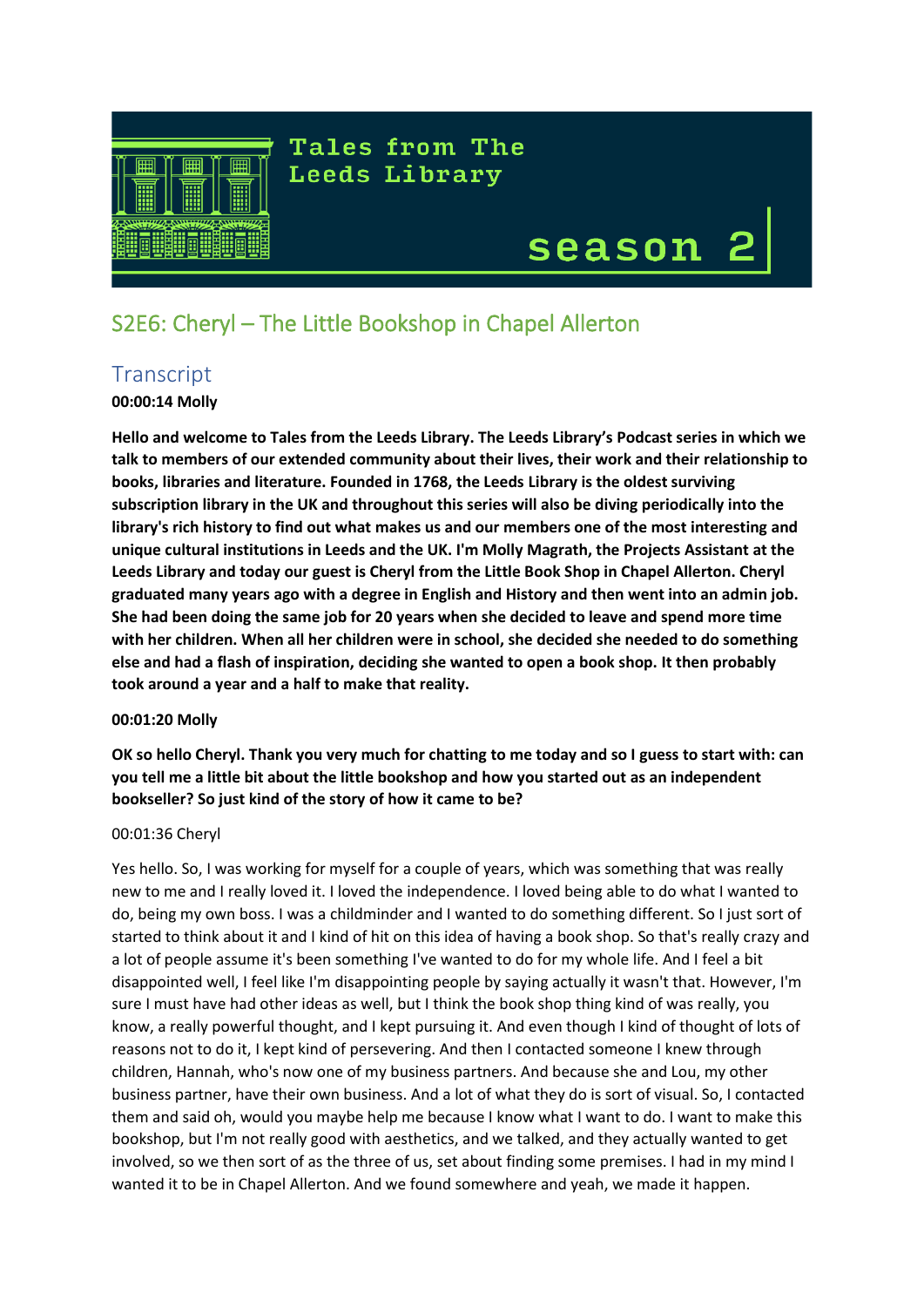## **00:03:38 Molly**

**Wonderful, it's so interesting actually that I think a lot of people -I know you mentioned that you talked to Amanda from Truman Books. She also, uhm, kind of she was in travel. I think working in travel and then during the pandemic kind of thought 'You know what, I really want to open a book shop' So I think a lot of people kind of decide at some point in their life that they want to try and make that happen and then do. It's kind of not necessarily a career that you work towards from when you're younger. I think it is interesting.**

## 00:04:11 Cheryl

Yeah yeah, and it is a very romantic idea and obviously the reality isn't the same, however, I love it.

## **00:04:20 Molly**

**Yeah, well, that's what I want to kind of, that's what I'm interested in actually, the kind of the nitty gritty of how you run a book shop and. And yeah, one of the questions I'm quite interested to ask people who run book shops is how you kind of balance this idea of curating a collection of books that you really want people to read, and that you personally think are amazing. And then obviously you know commerciality, like books that are going to sell and make a profit, and so I don't know if you have any kind of thoughts on that.**

## 00:04:54 Cheryl

Yeah, kind of, quite low-level thoughts really, I suppose. When I first started with the book shop, I think they were the kind of thoughts that kind of gave me sleepless nights. How do I choose the right books? How can I be well read enough to recommend books and you know, and I think I realised that I can't really. So, there's a bit of bluff. But there's lots of information as well out there, and you know, we have obviously publishers who want to sell their books, so they produce magazines and leaflets, and they send sales reps around and you know you only have to sort of open the guardian and there's like books and lists to look at. So, it is just a bit of looking around. I also have two people work for me and they also do book buying. And customers might come and order a book, and I think all that looks great, so I'll order it and so actually it's not as difficult as I thought it would. I thought that would be quite hard. But actually, it does take a bit of time, but it's not actually that difficult.

## **00:06:18 Molly**

**I suppose it's just, uh, kind of. Once you've been doing it for long enough you kind of get a sense of what will sell what your customers will like and you will have built a relationship with booksellers and a relationship with customers as well, I imagine.**

#### 00:06:26 Cheryl

Yes, and we will have. Yes, and the book industry is so lovely. Yeah, you know we have a sales Rep who comes around, you know, for different publishers and they will say 'don't bother that one. Get that one you know so they are salespeople, but they are generally wanting us to sell the book.So that helps as well.

#### **00:06:52 Molly**

## **That's really nice to hear.**

00:06:53 Cheryl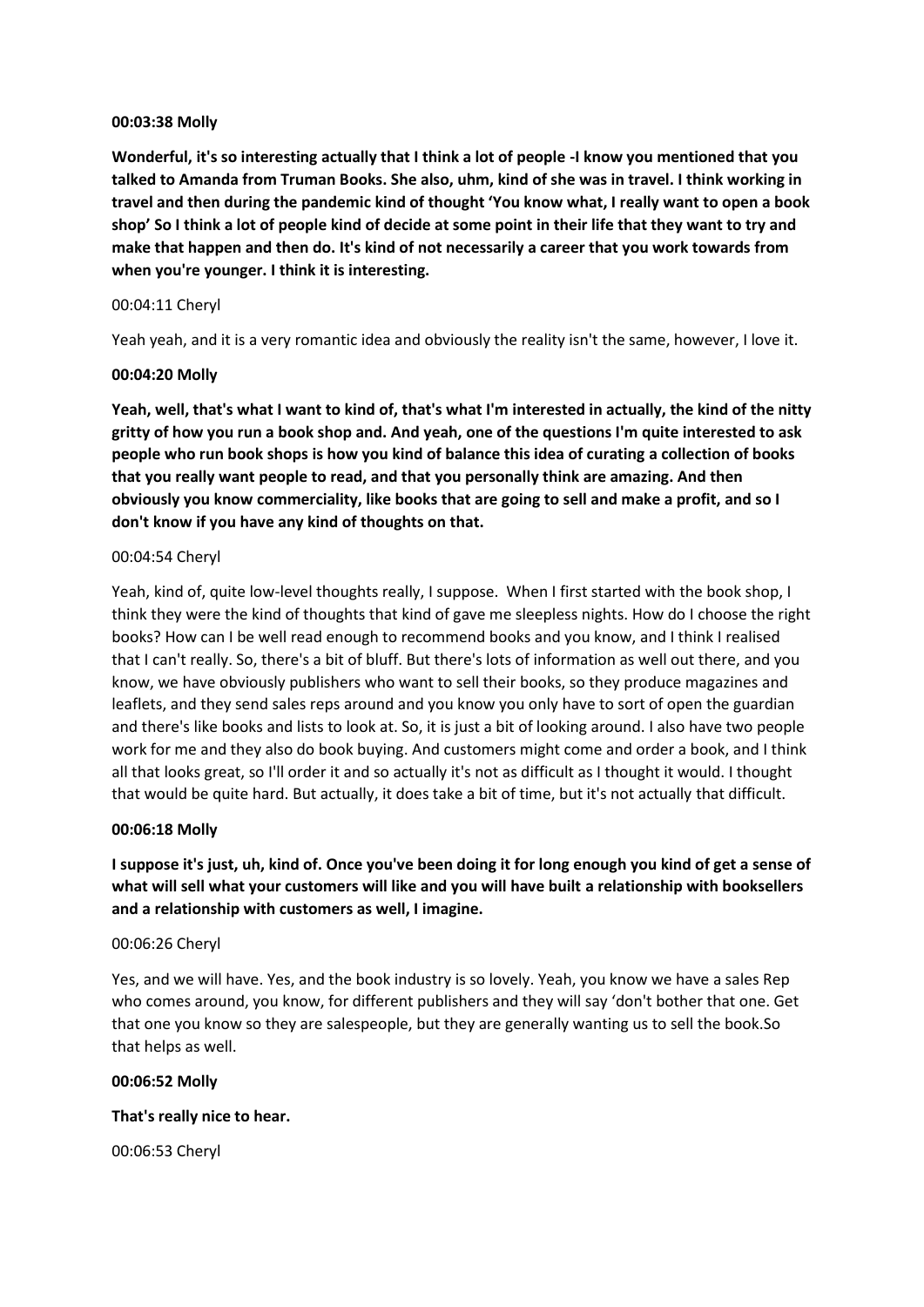The commerciality isn't such a big thing for me, 'cause I'm a small shop. And on the whole, I tend to have one copy of each book, so I'm not buying 50 copies. You know, I'm not putting myself in a risk category. So, if a book doesn't sell you have an allowance. You can send some books back and. Or you know I can give it to a friend, or we have maybe occasional sale or whatever.

## **00:07:26 Molly**

**And I think you, I mean I don't know if you would say you were specialist, but you sell a lot of children and young adult fiction. And I wanted to ask you, I think people always have this anxiety that children don't read anymore, that everyone is kind of on their iPads or watching TV or something. But I don't know if you kind of have that same fear or you feel more positive.**

## 00:07:49 Cheryl

And so, actually, yeah, I've been thinking a bit about this. In the shop, I don't. Not children anyway, because children who come into the shop are so enthusiastic. And yeah, you can see that you know some children are just massive readers and I sort of think 'I want you to come and work here'. There are a lot less young adults who come into the shop, and personally speaking, I have three children, two are teenagers, and they stopped reading when they got to 13. So, I think, that's what happens. I think children do read, although I only see those who do read. I think a lot of children read, and I think once children have phones and other gadgets they start reading less and less. And then, now I'm particularly seeing it with my two teenagers, they suddenly don't have the focus to sit and read a whole book. I mean they find it hard to watch a whole film now because everything is so instant.

## **00:09:11 Molly**

**Yeah, that's really interesting actually. I was going to. I mean you, you kind of hinted at it, but I was going to ask you what you think the the biggest barriers for kids starting to read are, but I suppose it is that it's not so much little children who struggle with it, it's when you become a teenager and you, you know, have all these screens and all of this instant gratification. It becomes harder.**

## 00:09:31 Cheryl

Yeah, yeah, I think there's probably a couple of things there. Probably some children who never get into reading at all. Which I think it's sort of slightly different. There are lots of children who get into reading and then kind of fall out. I kind of hope that at some point when they get older they will pick that back up again because they've got that background of reading and I think it's a skill, maybe like riding a bike, you can come back to. Those who never get into reading is more of an issue I think and just by having a shop obviously doesn't solve that. There are some initiatives which help: World Book Day which, the idea is that children come into the shop and they can use a voucher to get a book, exchange it for a one pound book. That's a great thing because it introduces them to the shop, even if it's just once a year. You know, that's nice. And schools you know have their part in it by making sure they've got lots of books to read. And I know that some schools we work with really prioritise that. But yes, it is something that still needs more attention.

## **00:10:58 Molly**

**What do you think can be done to encourage or break down those barriers for kids in starting, I guess not just learning to read, but learning to love reading.**

00:11:09 Cheryl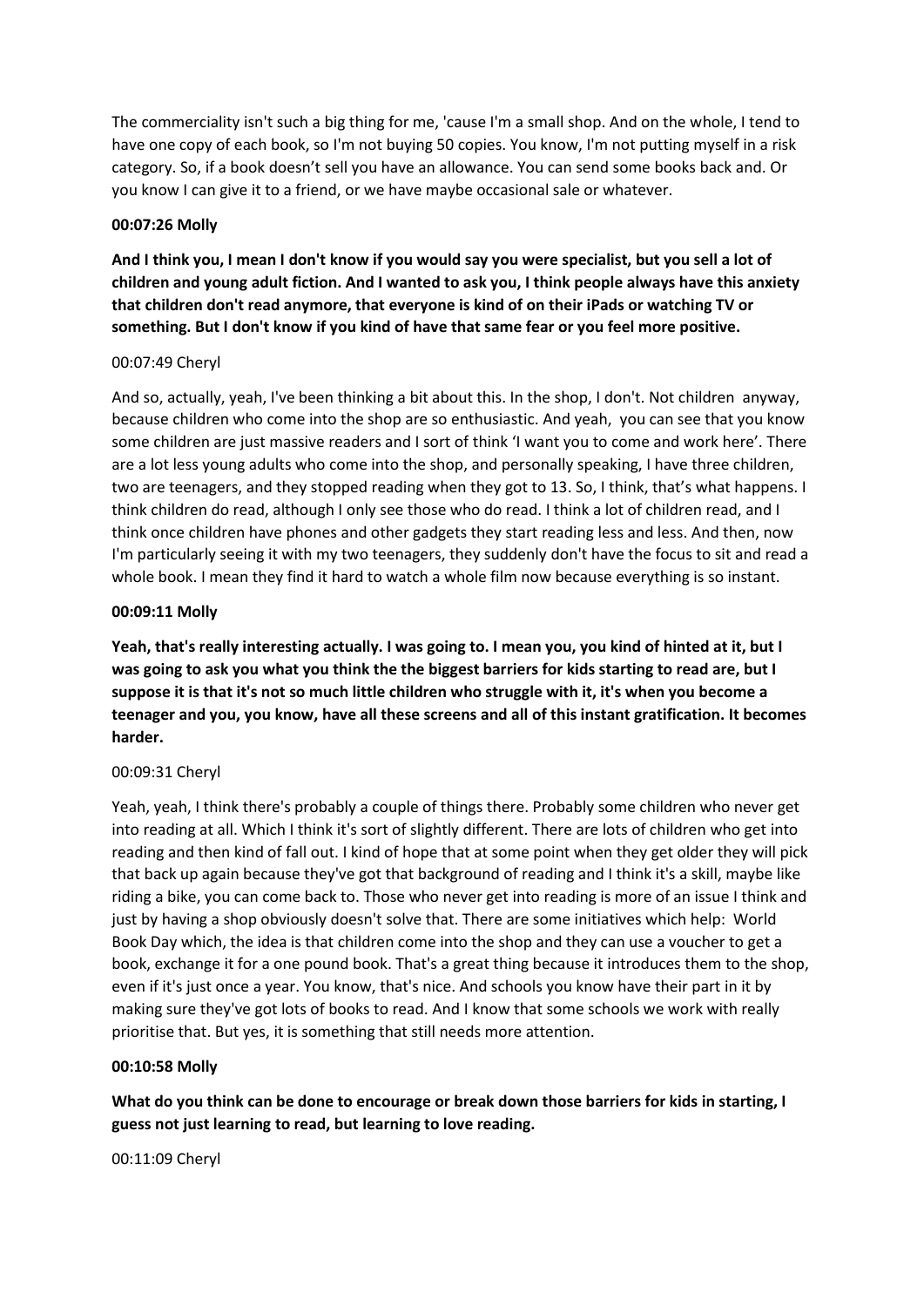Yeah, yes, I think that's it, isn't it is. Children learn to read, at school, but they don't necessarily learn to love to read at school. They have the phonics books, and all those things you have to do, but it's kind of then saying right, you've got that skill now you can use that for pleasurable activity. I mean I think obviously there's a lot more diversity in books and children's books, so that helps. It reaches more people. I think you know people like Marcus Rashford who's you know done his book recently reaches a different audience and sort of, you know kids who like more sports who maybe see that as being different. Those things really help. And then we have schools who bring in groups of children for story time or just to choose some books for the school, that's really good. It brings them in and we and other book shops take authors into schools so they can, you know, do an assembly and that's really powerful and I think it's just lots of things like that. On the issue of learning to love to read, I think that's a, it's a bit more tricky. I see a lot of parents and teachers who are keen for their children to learn to read and to learn to read well, and they sort of see it as a kind of you know, you start with the book with a few words and then you have more words and it increasingly gets harder. Which is right when you're learning a skill you know that's what you do. So, the difficulty is you then want them to be able to love to read. So, if they then they finish their schoolwork and then you say right go and choose a book to read, we'll read you a story or you go read a book in bed. That we have this locked in idea that because you read 100 page book last week, you now want at least that if not harder. But a child might pick up a picture book and a lot of people would say that's too young for you, you can't read that. And then I think that puts people off to enough reading because, well, 1. you've kind of said that their choices aren't good enough, yeah? And 2, you've kind of put a judgement on it, sometimes you want to just read something that's really easy or frivolous.

## **00:13:59 Molly**

**Yeah, that's so right. And I think that carries through into adulthood as well, because I find that the reading I do for pleasure and the reading I do for, uh, my guess you know throughout my education have been two separate things, and there are things that I'm interested in academically, that I'll read and you know, maybe I'll go and read like a New York Times article or something because I'm interested, but it's in a different way than, uh, you know, a book that I'd pick out to read lying on a beach on holiday. You know there are different books for different places. I think that's really right.** 

#### 00:14:30 Cheryl

Yeah, yes, and I think it's just sort of allowing that and recognising that and then letting children choose what book it is and not putting them off.

#### **00:14:43 Molly**

**Yeah, and like you were saying, I mean you mentioned that you have a large collection of diverse and inclusive books and I suppose it's about kind of investing in authors and publishers who are producing those books so that kids have, you know, they can see themselves in these books. They have something that they really want to read. So, can you tell me a little bit about that collection and kind of why you think it's important to build that and focus on that?**

#### 00:15:11 Cheryl

Yeah, and so I think really right from the start off that was something that's really been important to us. Like, I say that everybody is represented in our books and the the books available to us have just got better, the the volume has got bigger so we can be maybe more selective even in what we're choosing. And initially, I think probably we were looking at sort of cultural diversity and then more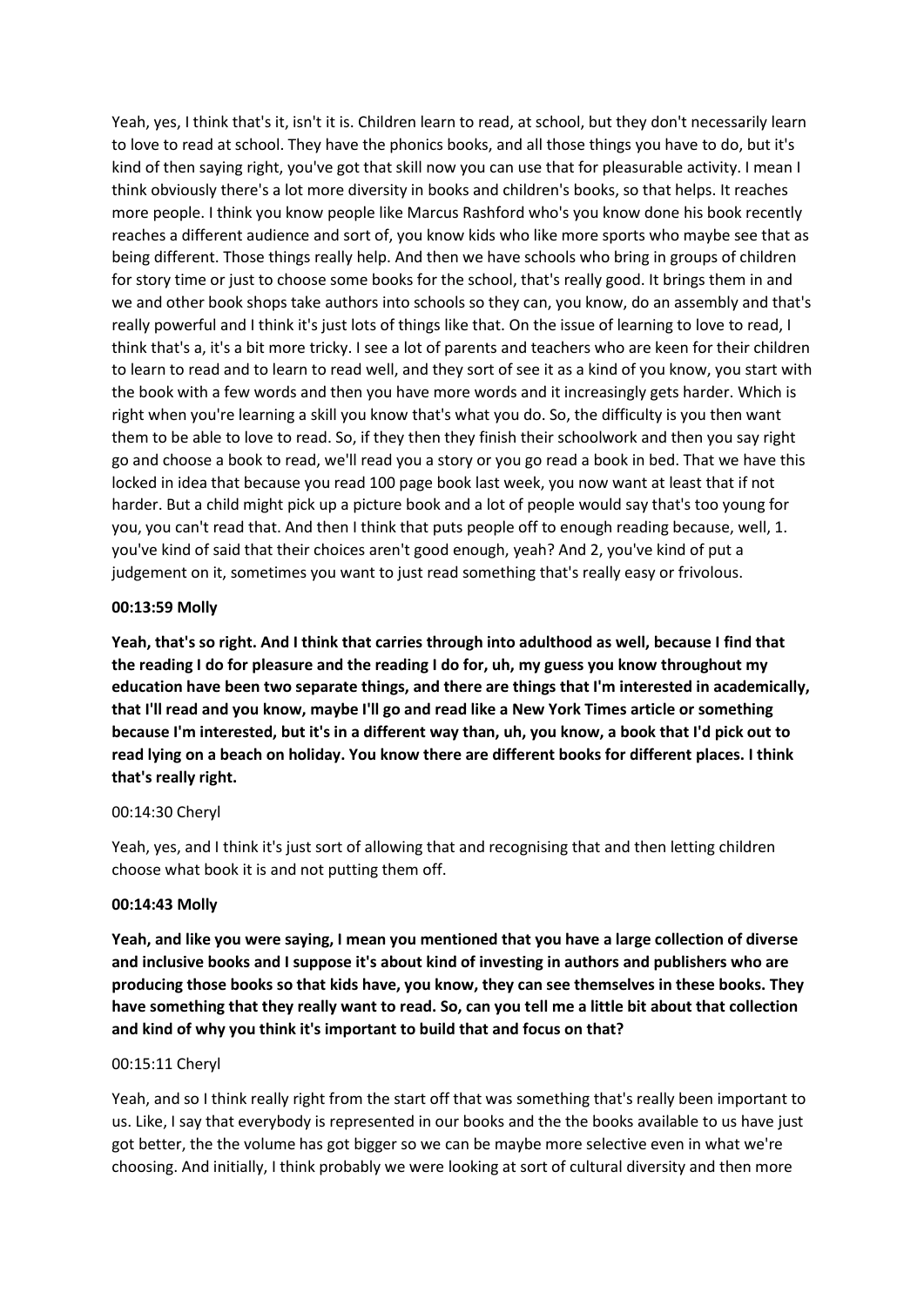recently I am more aware of inclusiveness around sort of neurodiversity as that area of literature is growing and unseen disabilities and making sure that we've got everybody, as much as we can, as much as the literature that's available allows us to have that covered, because it's good for us as a book shop and the community to see that. I think now my sort of biggest challenge is sort of deciding how to have that displayed in the shop, yeah. So I'll let you know when I've got the definitive answer.

## **00:16:54 Molly**

**I think there's kind of a misconception that those topics aren't necessarily appropriate for kids quite often, but that's it's not the case at all, is it really? and actually there's a really long tradition of kids books that deal with - I mean, all kids' books are about kind of dealing with these bigger themes - kids books about kind of death and things that are really difficult are really important for kids. If because you know kids aren't going to … it's not guaranteed that they won't ever have to deal with these things, so the fact that there is more literature for them being produced that deal with these topics is there's really wonderful and great that independent book shops can kind of you know, really champion that.**

## 00:17:42 Cheryl

Yes, yeah yeah. I agree books have always dealt with difficult issues and I suppose one of the things is as parents we might not really been aware of that. We just go there's a book for you. Because when we remember what we read, you know Roald Dahl books were a bit scary, aren't they?

## **00:18:06 Molly**

## **Well even fairy tales, they're really dark and they deal with these kind of weird, complex morality kind of things, yeah.**

## 00:18:14 Cheryl

And yeah, for sure they just shrug it off and it's 'cause it's a safe place to explore all those ideas.

## **00:18:22 Molly**

## **Yeah, exactly. Going back to the idea, just briefly, what makes kids love reading? Do you remember what books made you love reading as a kid?**

## 00:18:33 Cheryl

Well, I didn't really like any Blyton books and then when I think I was a bit older and must have been going into teen years. I remember really liking Judy Blume books because they were very informative. I just remember when I was just a bit older and I didn't have my parents check on me at 9:00 o'clock and I discovered I could carry on reading, and I used to sort of read into the night.

## **00:19:12 Molly**

## **Yeah, it's so good that feeling, I feel like I only get it, maybe like once a year now.**

## 00:19:19 Cheryl

Yes, and you can't put a book down. Yeah it's just the best. And then when you finish the book you kind of feel a little bit...

## **00:19:28 Molly**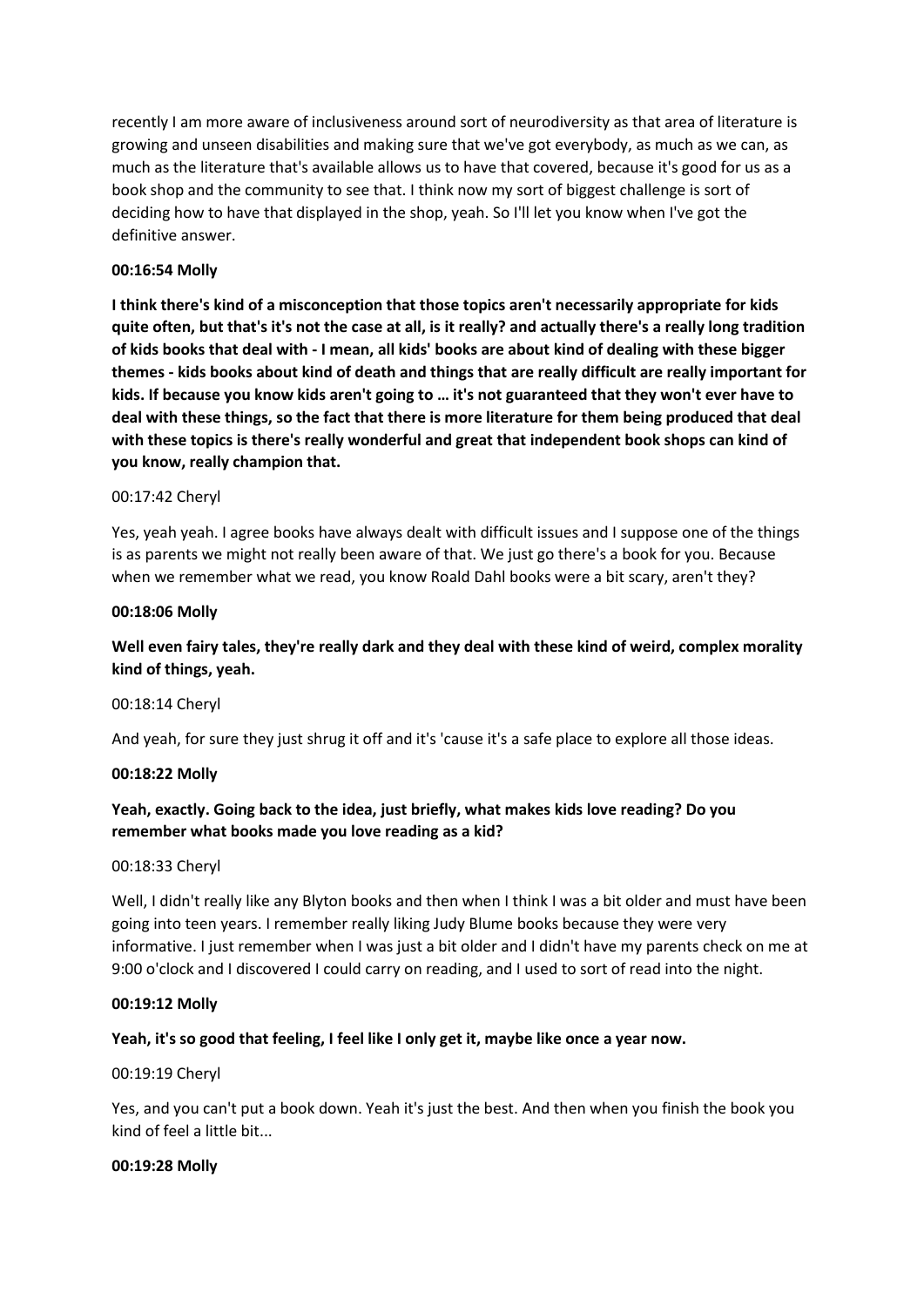## **Like you've got this void in your life.**

## 00:19:31 Cheryl

Sometimes I just cry a bit after I've finished a book.

## **00:19:32 Molly**

**After yeah, I bet it's so nice to see that with kids in the shop, if they come in and can't put things down, really rewarding. I want to talk a little bit about your events, 'cause I know you've got an event programme and so I guess what kind of events are you doing? Are they aimed at kids or they aimed at the general community more broadly and how long is that been going on for?**

#### 00:19:55 Cheryl

Yeah, so when we first started we started off with quite a big programme of events and of course, COVID kind of stopped everything, so we've been going for about four and a half years, so we sort of were getting into it for swing of things, and then it all stopped, and we were not doing it for longer than we were. So we've really only just sort of managed to start getting that going. But that is something we're now really kind of investing in. So pre COVID we had regular story times. A lot of the events we had were aimed at children. Just going back briefly, we were a children's book shop pre COVID. Over COVID while we were sort of doing orders online, a lot more people are asking for grown up books and then after when we managed to open up, we decided to set a few bookshelves for books for adults and that's expanded. So we do say now we are specialists in children's books, but we have an ever-increasing supply of books for Grown Ups.

## **00:21:28 Molly**

**That's really nice that that came from the kind of you know, a kind of community need for and you could kind of listen to that and were able to respond. And you have a book subscription service as well, which is really cool. Is that another something that came out of the pandemic, or was that before that?**

## 00:21:43 Cheryl

Well, we probably had been thinking about it for a little while, but we launched it in November and we've just really trailing doing it with three different age groups, a picture book, junior fiction and adult selection. And it's been, you know, it's been a great thing for Christmas presents and people can buy three, six month, 12-month subscriptions for someone in their lives who they know loves books. And they get a book every month. So, so that's going really well. And we're hoping that we can carry on growing. Just on back on the events. So now we have great books for Grown Ups and children we are developing our events, so we cater for both. So we have coming up some authors coming into the shops and children's authors. And we're looking at having a little course of some sort looking at menopause and different aspects of that. Maybe sort of running it weekly for four weeks, so that's in the pipeline. And we've carried on doing events in schools, and we're goint to sort of have some more of those coming up. So yeah, we're sort of contacting publishers now and asking for people to come along. We've also worked with the Chapel Allerton Library, which is across the road from us. We had Rob Bidoff just before Christmas, I think we couldn't fit everyone in. So the library hosted for us. So that was really good, it worked really well. It's nice to have that partnership.

#### **00:23:45 Molly**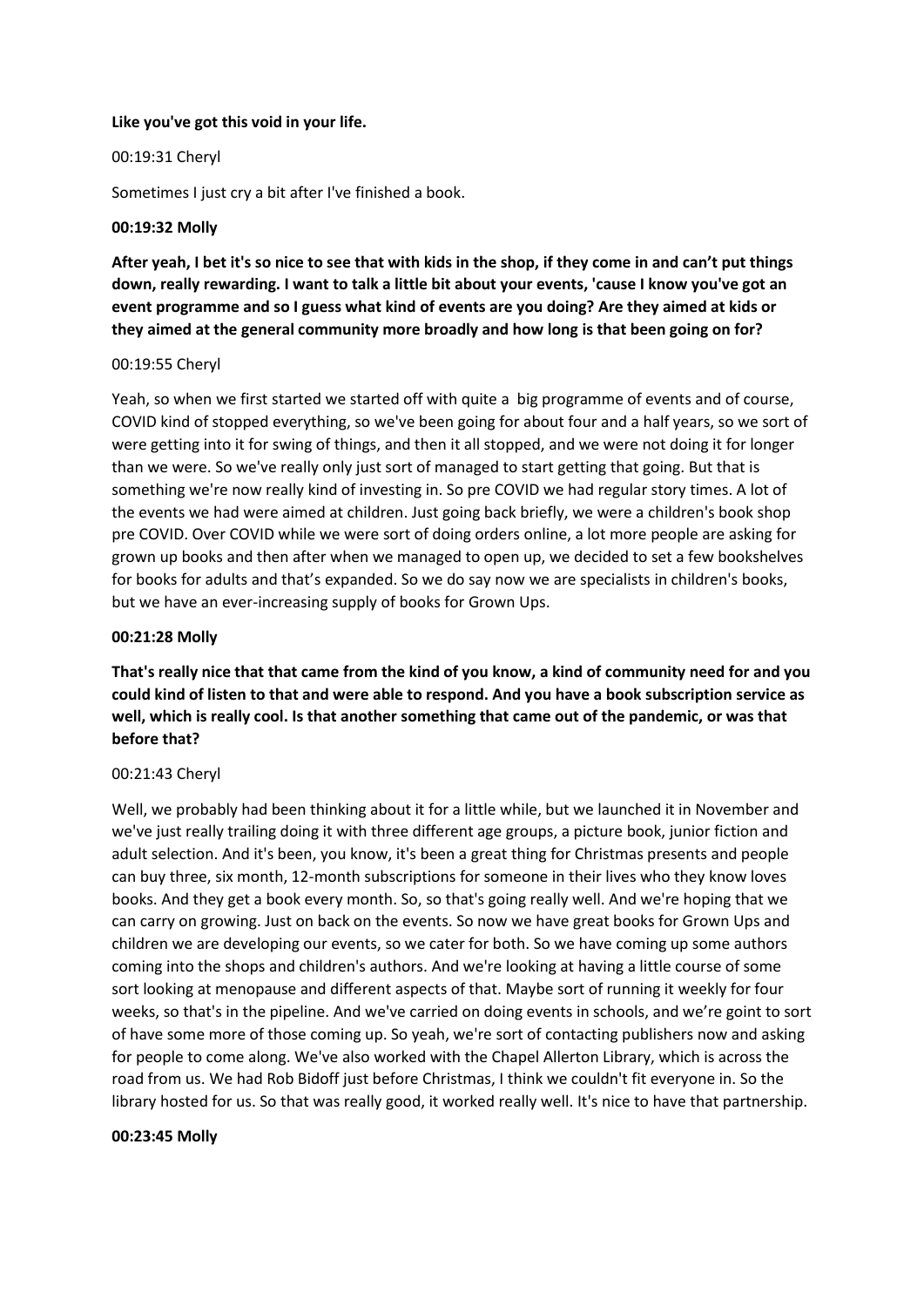**Yeah, and you've been a bookseller for our children and literature festival, I think you mentioned like, yeah, so it's nice to have these partnerships with the local community I think and be able to be really flexible in the work that you do. I think one of the great things about Indies is that they can really do that, and they can really listen and become embedded in in the kind of communities that they that they serve. So, I guess I'm kind of interested in what you find about your local area, so Chapel Allerton and Leeds in general, that people are kind of like, I guess, what makes it stand out or unique? Or what do you find people, are you surprised ever at people's interest in in top certain topics or?** 

## 00:24:35 Cheryl

But I think what's great about Chapel Allerton and why I wanted my shop to be there apart from living in Chapel Allerton, it's very convenient, is that it's a community with lots of independent shops and people like the independent shops. So, people come to, you know, go to the butchers or the cheese mongers or the the grocery shop, or you know to buy their food, or you know all the other independent shops to buy their cards and gifts and you know the toy shop and the shoe shop. It's a lovely community that's already there and set up so it felt like the book shop would be a nice addition to that. And I think there has been a book shop previously in Chapel Allerton, but it had been closed for a few years, so I think there'd already been a sort of a tried and trusted market there. And I think people really want to be able to browse and just spend time without having to go far away just sort of browsing in shops, and you know, meandering and you know, having a look and seeing what's available. And I think what we've tried to create in the book shop is a nice, welcoming, safe space that people can come in and browse and not feel rushed and you know, look at every single book if they like to find the right book or to ask for advice and get some recommendations. In terms of am I surprised by what people choose? I don't think so. I think people are very open minded and we you know we don't shy away from any you know books. So I think you know people appreciate the the variety, particularly the books for grownups. It's very difficult. I keep saying books for going ups because I'm aware adult books isn't so.... Yeah, yeah we have we do try and open up and diversify also, with the grown-up books and I think you know that that that goes down well in Chapel Allerton. I think it's really about keeping the window fresh to sort of show what kind of books we might have in there to draw people in or for people to see that maybe what they like can be represented in the shop. But I think people are, on the whole quite open minded. I've never had any negative reaction. And you know, a lot of people do come in and order books, and you know, feel able to order whatever they would like to.

#### **00:28:03 Molly**

**I read an article about the the London Review Bookshop, I think about the way that they kind of curate their collection and put unusual books next to each other and the ah I don't know the art of doing that I guess, of putting something you might not expect next to something else and seeing the way that people kind of make connections and navigate the actual space of a book shop must be quite fun, actually. Must be quite an enjoyable part of the job I would imagine, kind of setting up a nice space that people want to come and hang out in. I think book shops as a kid must be really exciting 'cause there's so much stuff and all these exciting kinds of stories. I guess in the same way that people who love books come in here and I'm like, whoa, there's so many cool things, I just want to go and randomly take books off the shelves.**

00:28:59 Cheryl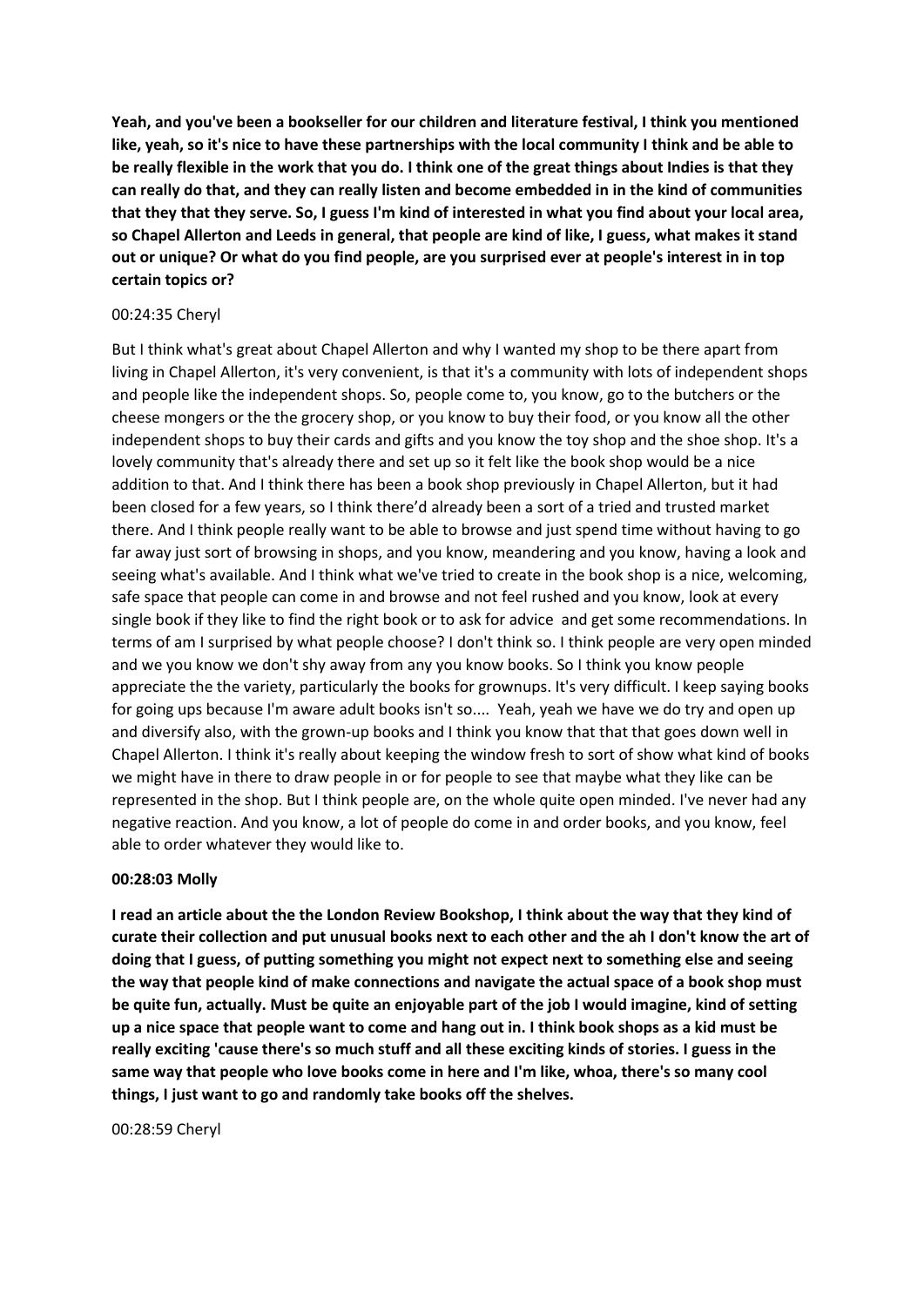Yes, and it's very tactile, isn't it? And the the look and the smell. We have, I mean, I don't notice it anymore, but people come in and say like 'oh, you can smell the bookshelves that we've had made'

## **00:29:16 Molly**

## **Nice. I want to ask you a bit about the kind of the day to day, which I mean for you, it might be a bit boring, but I'm really interested in how it works. So how often do you get new stock in?**

## 00:29:29 Cheryl

So we probably put in when it's not Christmas, we'll probably put in about 3 or 4 orders a week. So we order books, they're coming next day it's amazing. So, if someone comes in the shop and they want a book we haven't got as long as our suppliers have got it we can get it to them within a couple of days. We put in an order every few days. How it works is someone buys a book, it goes through our till, and then we have a list on our till of all the books we've sold with some information on it, when it was last sold, how many we've sold that year, how many we sold that month. So we can go through every single book and we can decide whether we want to reorder the book. Then we might have big customer orders, so that will go on the order. And then we might think, like yesterday I was in the shop, and somebody wanted a Dr Seuss book and I realised we only had two different titles and what's happened to all those? So I just went through and ordered another three or four. But also, you know sometimes, you know, the bookselling magazine might come through, and you just leaf through and go now what am I going to have? It all goes on and then it gets delivered the next day and it's like Christmas. It is lovely, you get three or four boxes sort of four or five times a week. We get to open it.

## **00:31:14 Molly**

## **So I was going to say how many do you order each time, but yeah 3 or 4 boxes I guess?**

00:31:19 Cheryl

Yeah, I, I mean, it really does vary.

## **00:31:22 Molly**

## **I suppose so. I guess Christmas is the primary time you see a huge rise?**

## 00:31:25 Cheryl

At Christmas we order every single day. I remember one time we had someone, Allison one of my colleagues, phoned me up and said 'It's so busy and 9 boxes of books have just arrived.I don't know what to do.' I said it's OK, it's OK, they're just books. Serve the customers. Put the books out afterwards. So yeah, we. We have a kind of minimum order where we don't have to pay the delivery and it's like 500 pound OK. And yeah, so we have that many books at least coming, but you know, quite often there's eight or 900 pound at Christmas. Yeah, there's a lot of books that come along.

## **00:32:22 Molly**

## **Where do you buy these books from? Is it from wholesalers or publishers or a mix of both? Where are you kind of buying them from? You mentioned a kind of bookseller's magazine?**

## 00:32:33 Cheryl

Yeah, so most of our books that are to sell in the shop we get from the wholesalers, there's only one wholesalers now, Gardners, and they are the ones that come the next day. So they've got two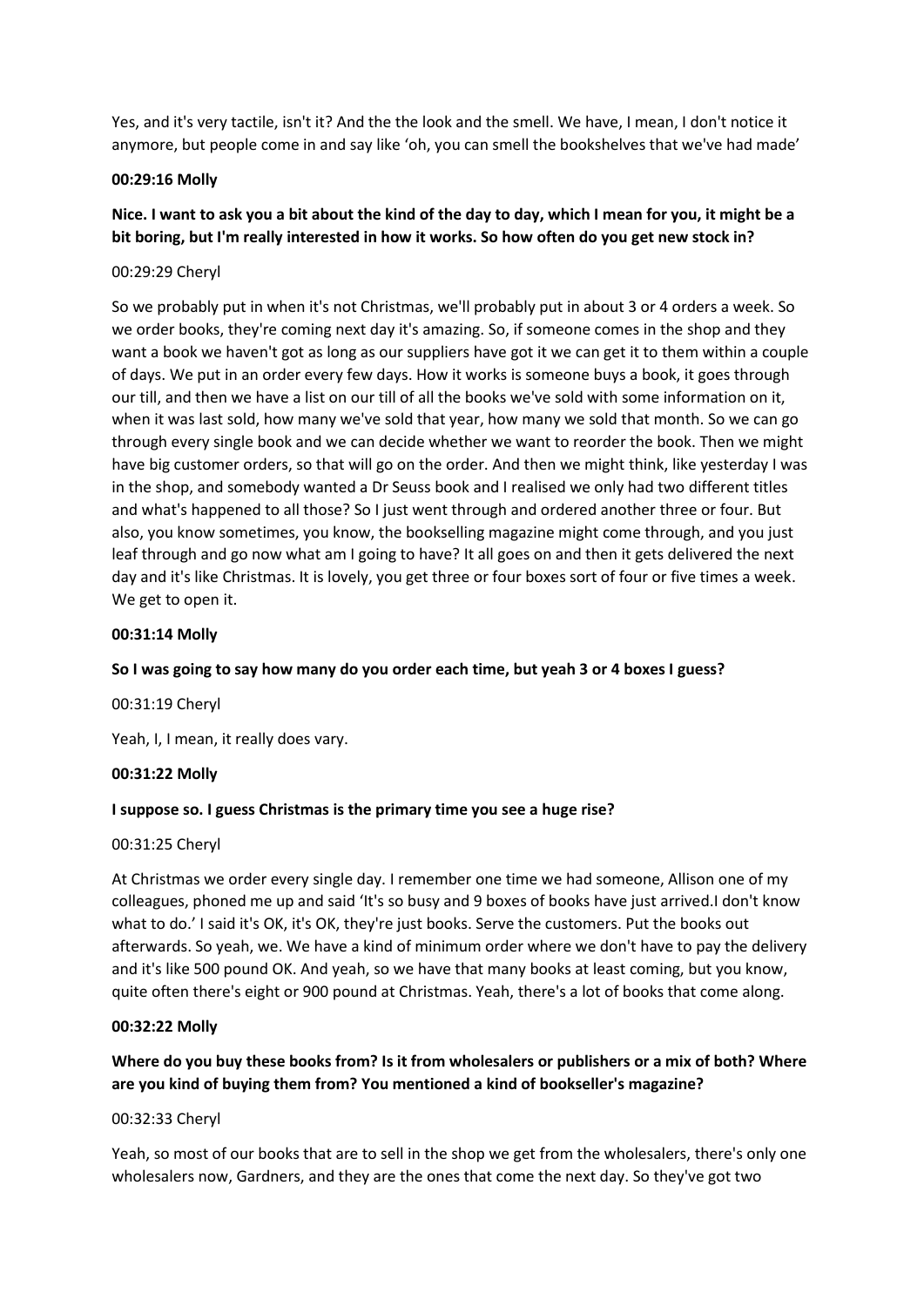massive warehouses and they have most books available and if they haven't got it in there, they can normally get the book within a few days. So our day-to-day buying is through Gardeners. If there is, if I'm doing an event for a particular author, I might buy those through the publisher because our discount will be a little bit better, but they might take a few days longer to come. Or if I'm buying two books for schools and they want 10 copies of each book and they don't need them for a few weeks, I would buy them through different publishers. It just means I'm having to buy them from different places and they will come at different times. And so it's worth it for multiple copies but for individual ones the ease of sending it all in one order, getting them the next day, you know it's worth it and they're great. You know the publishers are great and Gardeners are really good, really responsive.

## **00:33:53 Molly**

**And how do you decide how to price books? This issue of big books and chains kind of cutting prices and that really undermines indie book shops or publishers or, you know everyone else involved in the kind of bookselling chain basically has come up before, and so yeah, what's that process like?**

## 00:34:18 Cheryl

So we don't discount books basically and I think what we offer is a little bit different than what you would get if you were buying a book online. You know someone wants to come along and they want to say 'what can I read next?' and we spend that time with the customer, give them recommendations and that experience of being in the shop. We don't discount the books because that allows us to do those things. It also means that of course, the author and everyone in the process have all got their money, what they deserve. I also think if you reduce the cost of books you devalue them. I know that sometimes you know I've bought a book from a discount shop, I've got in my mind that it's not the same value as another book. Yeah, I don't know why I but I don't think it helps you value a book if it's less money. Having said that, obviously you know people want to be able to buy books and you know having reduced price books allows more people to buy books.

## **00:35:50 Molly**

## **Yeah, well, I suppose that's where schemes like the kind of World Book Day and you know libraries come in.**

## 00:35:57 Cheryl

Libraries, yeah, yeah. And you know people do use online books and if you know you know what you want and it means that you get the book as opposed to not getting the book that's fair enough. I think there's still room for us where people thin 'well, actually I don't know what book, I want I want to browse, or I want some help'.

## **00:36:16 Molly**

## **Yeah no, of course.**

## 00:36:19 Cheryl

So I think there's probably enough space. It is a shame that some books do get discounted so much, because obviously it makes us maybe seem more expensive. Occasionally people will say 'How much are the books?' And I'll say prices on the back. Yeah, we occasionally do. At the moment we have some picture books which we have buy one, get one half price because we had a really good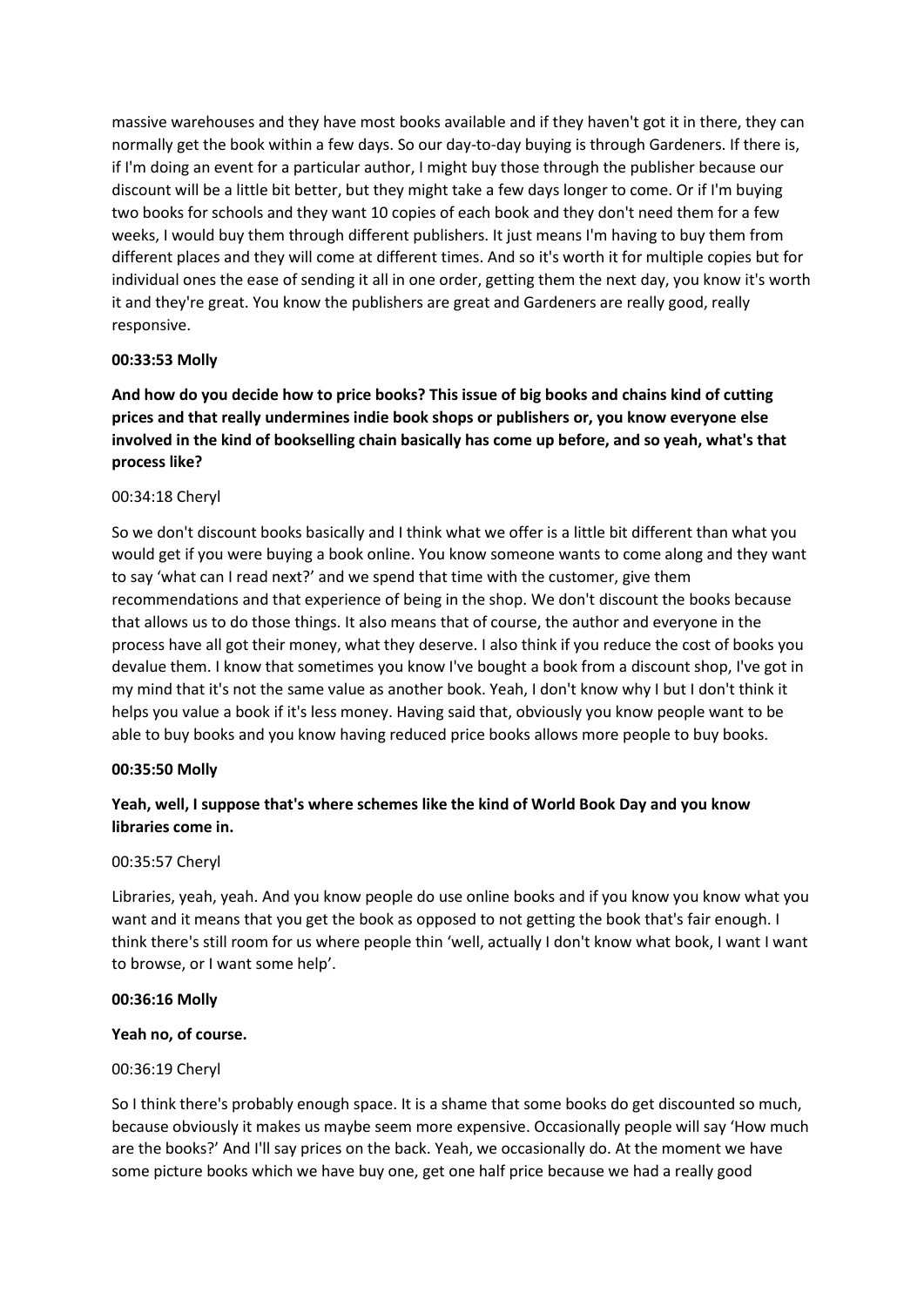discount with the publisher for some of those and being Easter we thought it was a nice little promotion and we have in the past run a few discounts on certain books, but it's normally where we've got extra discount. We try and pass that on to the to the customer.

## **00:37:10 Molly**

## **OK, yeah, that's really interesting. And I guess then the kind of the question from that is what happens when a book doesn't sell? How long does it have to be sitting on a shelf before you decide if you return them, what happens? you mentioned kind of giving them away or?**

## 00:37:27 Cheryl

Yeah, well we have a uh, a 5% returns allowance. I mean there is a cost to returning books, you have to pay to return them. If I was a bit more organised, probably every few months I'd go through the whole stock system and see what's been there for so long, but I'm not. And sometimes you just leave a bit long enough it will be someone perfect book. We do obviously you know every book is taking up shelf space so every book, every space is precious. But I probably need to be a bit more on it than I am However, we do now and then have a clear-out of books and they might go back. We do have a sales shelf. Actually, very few books get sold from that shelf. I think maybe again, people sort of see it and think, Oh they're the books no one wants. We don't really have much of a problem with it.

## **00:38:44 Molly**

Yeah yeah, that's nice. And I guess what's the most difficult aspects of the work you do, so I mean, is there anything that you wish the the sector did differently as a whole whether that's publishers or wholesalers or customers or other Indies? How do you think the the industry could be a bit better?

## 00:39:10 Cheryl

I suppose the biggest annoyance is probably books that are discounted in supermarkets or online because I think it does devalue our books, or books generally, and what we do. However, we are still going, you know, and I think there are enough people who enjoy come into book shops and enjoy this space. Yeah, and I think there's a lot of support and for booksellers, there's the booksellers association which is a great organisation. The publishers I think are great at getting behind indie book shops and recognising that you know they need us to help push those books. So yeah, I think on the whole it is a really nice industry to be in. It's, you know, really friendly, really supportive.

## **00:40:15 Molly**

## **I've not met anyone who has sold books that's been a horrible person, but so you know, there's still time.**

## 00:40:21 Cheryl

Same thing with their customers, people who buy books or want to buy books, they've all got you know, a similar kind of mindset.

## **00:40:29 Molly**

**But I think it comes back to what you were saying about, you know, books as objects are so nice to have and you know, I think that's why that so many people buy them at Christmas 'cause it's so lovely to be able to give a really beautiful book to someone. Whether that's like a kid or a grown up or whatever. Not that my brother will ever listen to this podcast, but I remember one**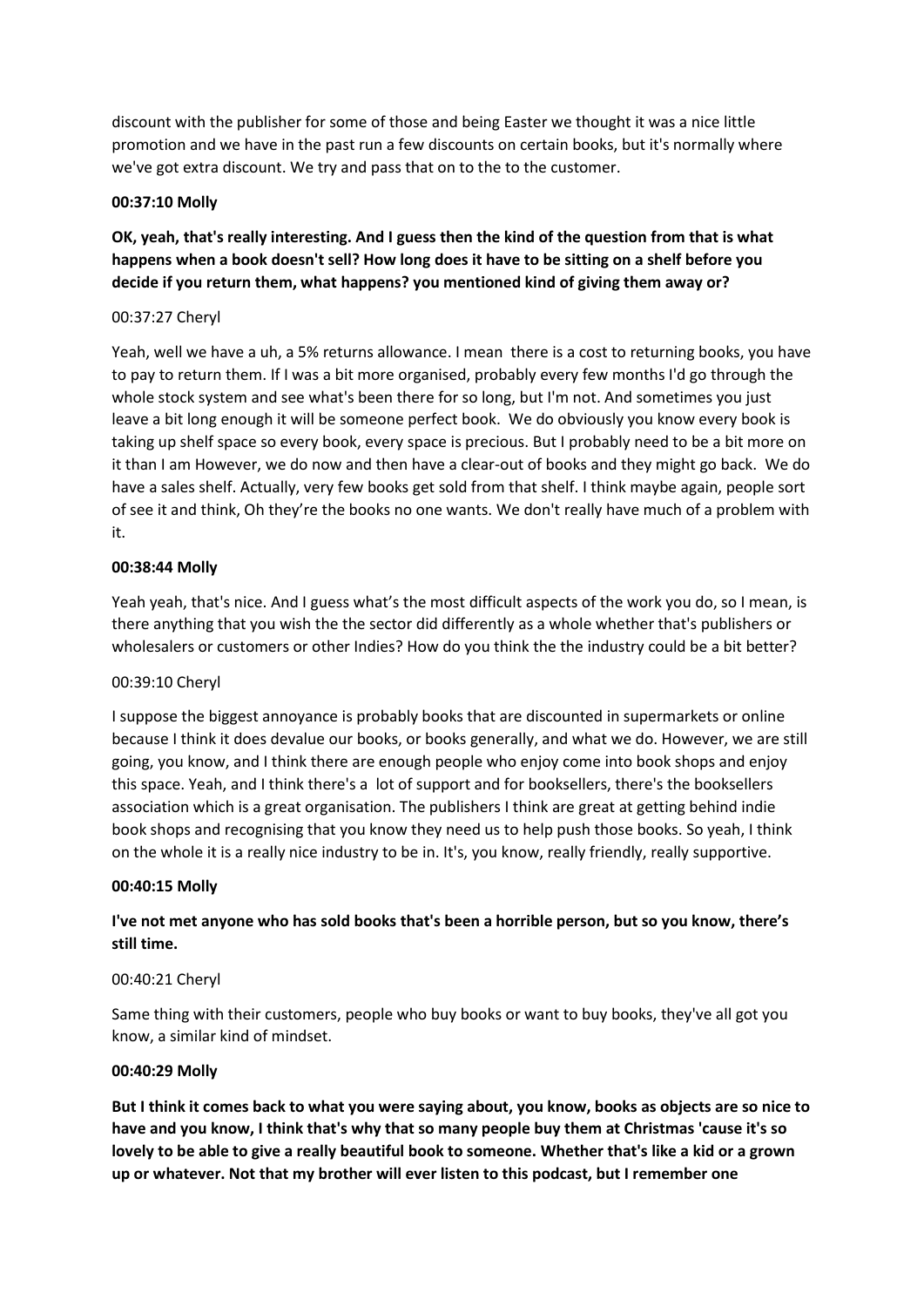**Christmas he got a book and he was like 'oh not another book I sate books!' which we teach them mercilessly about to this day. But I mean it is so nice and like sitting in this room with all of these old books that are really amazing and beautiful, you really do appreciate that, so I wanted to ask you how important are books as objects to you? And I mean, what do you think of a really beautiful book whether that's kind of, you know, the the physical volume. Or maybe it's kind of, you know it's valued 'cause it's rare or it's really old. And what do you think that adds to the experience of reading. And do you kind of see indie book shops as a bit of a pushback against digital culture? Or do you think the two can exist simultaneously?**

## 00:41:50 Cheryl

Uhm, well on the the first element. I mean books as being a beautiful sort of statement or piece of art. Or you know something that you would want to have in your house because it looks good as much as wanting to read it is definitely an important factor. They look great in the shop, and they translate well onto social media and translate well into people houses. I think it's all quite sensory, isn't it? When you pick up say an old book here, and the first thing you do is open it and smell the book. It's that tactile thing and obviously don't get that so much with a new book. But with a beautiful hardback and you just sort of stroke the cover of it.

## **00:42:50 Molly**

**Well for kids as well, I mean, especially if you're specialising in children's books. I remember going back to my parents' house and my mum has this collection of our kids' books and you'll open one and I all of these sudden memories. You know, these illustrations that really you'd forgotten you remembered.**

00:42:53 Cheryl

Yeah, amazing.

**00:43:07 Molly**

## **It's really incredible.**

00:43:08 Cheryl

But they're lodged in your memory, and the colours that sort of remind you of that time and know what was in and popular there. Then it sort of takes you back, doesn't it? and I think that's really important, and I think I think probably since you know a lot of E books have been around, I think there's been a lot more emphasis on how a book looks, because that's the uniqueness. My neighbour popped into the shop a little while ago because she really liked the edition we have of Pride and Prejudice. We had lovely hardback book and she said that she collects different editions so she has the same book in yeah 10 or 20 formats because she enjoys having them. And I think that's really nice and I think a lot of the nonfiction books we have for the children look amazing. There's a great one we've got which is about fungus, that makes you want to eat it. Which I think is pretty impressive, isn't it?

## **00:44:30 Molly**

## **It's no mean feat, yeah**

00:44:32 Cheryl

But so yeah, definitely, that's really important. On your second bit, you were saying..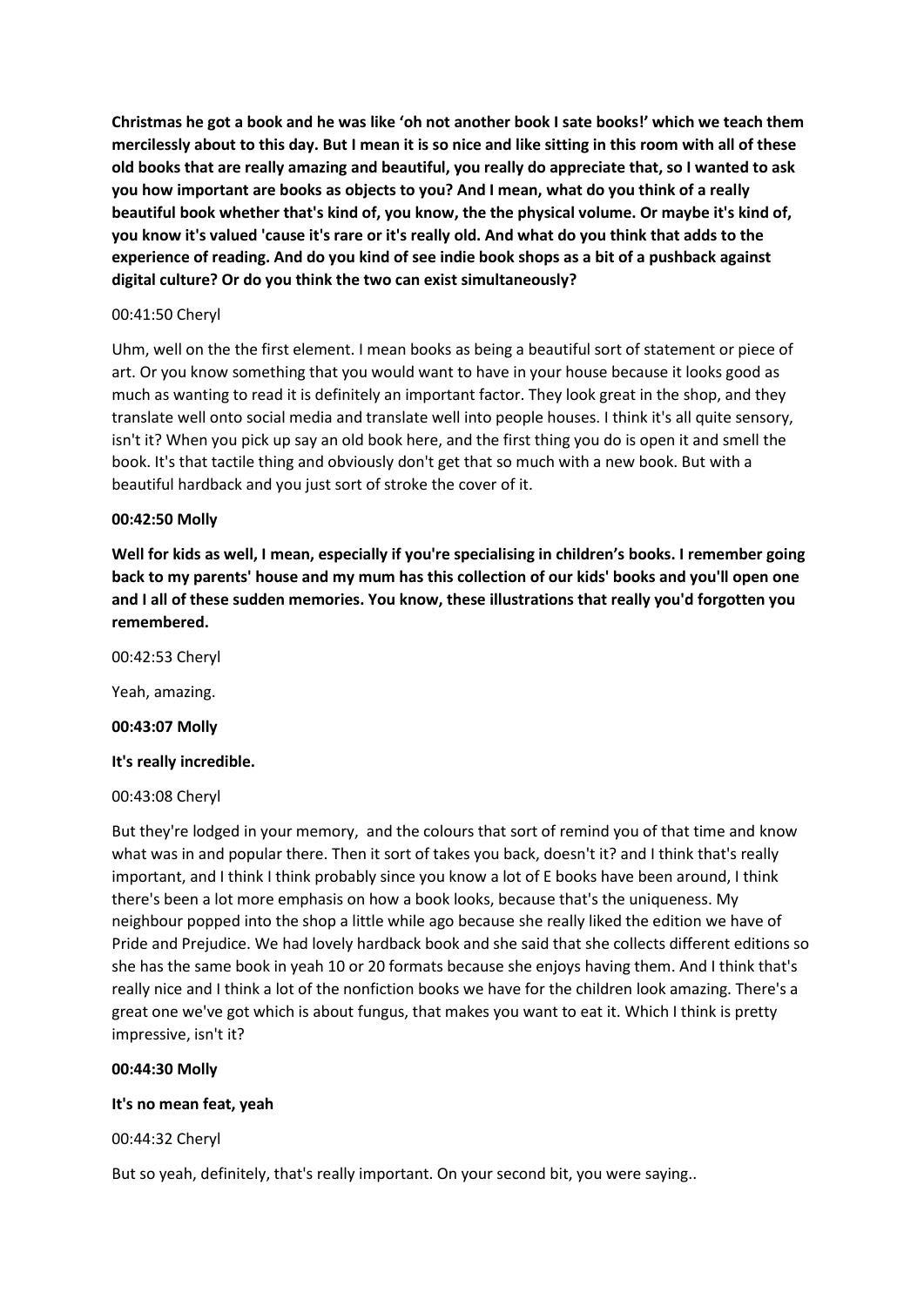## **00:44:40 Molly**

**Yeah, do you see book shops, and I guess more so Indie book shops and kind of book culture as a pushback against digital culture. I mean, books have always been around. They probably always will be around, uh, do you think that it's you know this kind of culture war between like digital and analogue is overhyped?** 

## 00:45:04 Cheryl

I think so. But then I mean definitely for children you can't really replicate a picture book in a digital format. You could do digital things for children, but it's a different thing, it's not a book and books are still really precious. Children like to turn the pages, they like to pick it up and take it to their grown up as a hint. Even little babies who can just toddle around and don't have the words for 'can you read me a book' can pick up a book and shove it in your lap. Yeah, you know, get that message across. You can't do that with a phone 'cause you're like, what? And I think there was a lot of worry wasn't there when E books came out. And I think that's all kind of calmed down because there's a space for ebooks, when you go on holiday, you don't want to take 20 books, perhaps, but people do like books, and I think probably people read a lot you use both yeah. Or you would read an ebook and you love it so much you have to have the book.

## **00:46:09 Molly**

**Yeah, yeah, well it's the same, you know, to bring it back to the beginning of the conversation. We were saying you don't always want a book that's going to be like really intellectually challenging and like amazing and interesting and you learn a lot, sometimes you just want like a beach read, you know.**

00:46:27 Cheryl

Exactly, yes.

## **00:46:28 Molly**

## **So there's a space for all of these different types of books.**

## 00:46:31 Cheryl

Yeah, 'cause we have so much stuff in our house. We can't keep going, can we? So we kind of have to curate what we have. Yeah and like say so there might be some books you don't actually ever want to read again. You don't need that book, but you do want your bookshelves filled with books that you actually feel represent you that you might want to read again that look great.

## **00:46:57 Molly**

#### **Yeah, no, definitely.**

## 00:46:59 Cheryl

I don't think there is an issue with sort of that kind of technology taking over. I think they are different things. My only slight worry is when I sort of talk about those teenage years where technology maybe is so fast and so immediate with its gratification that it kind of makes it difficult to sit down with the book. But I think that's a slightly different question.

#### **00:47:36 Molly**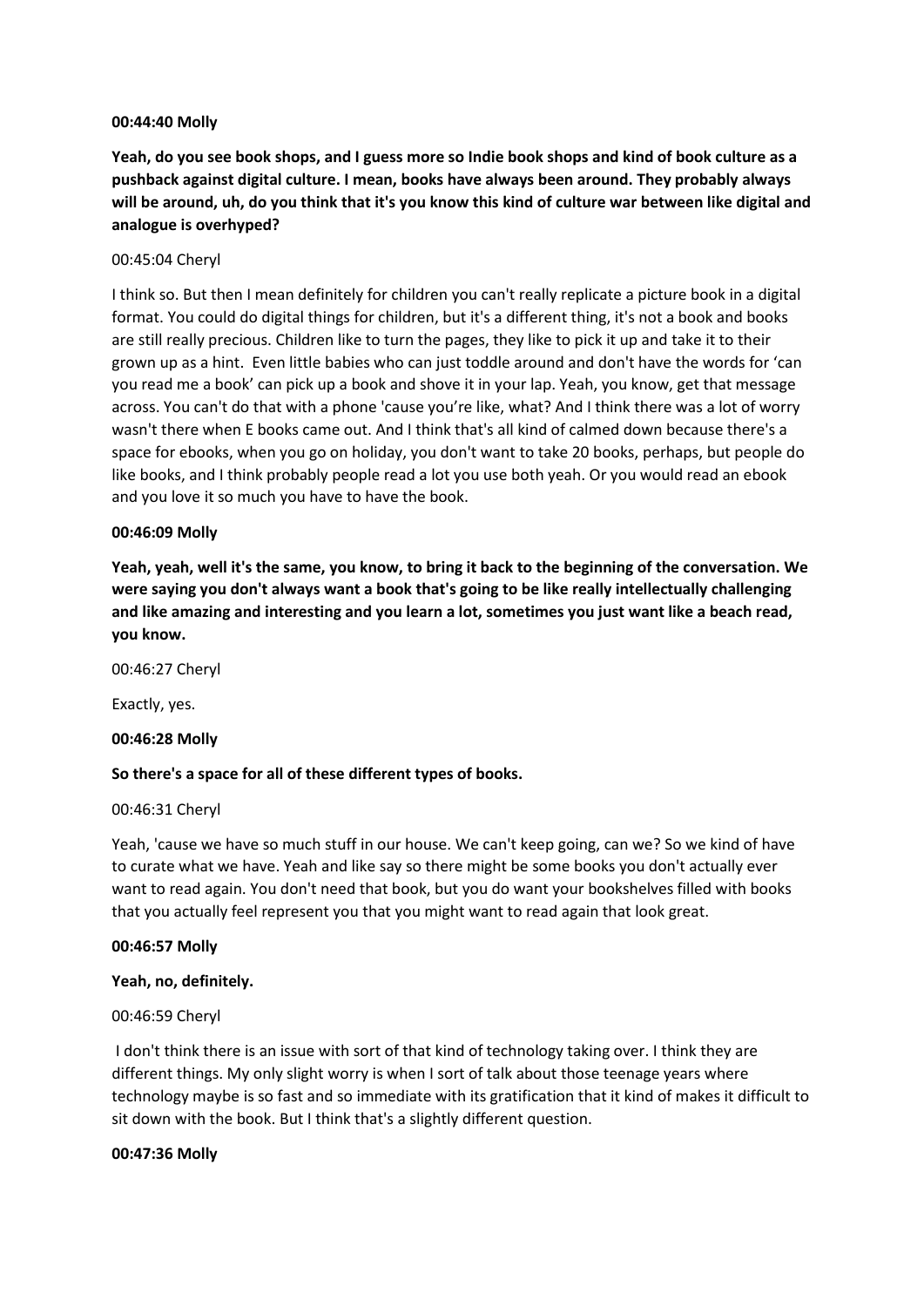## **And then I guess my final question is you must have sold thousands and thousands of books over your career. Are there any that stand out to you and have been kind of some of your favourites or that you've got fond memories of?**

## 00:47:58 Cheryl

I wouldn't say fond memories, one of our bestselling books is funny because it's a Peppa Pig book. And it's a book, but it's got wheels on it so kids can push it along. And it makes me laugh because kids come in and they want the book. Yeah, and the parents are like you're not having a Peppa Pig book. They're like it's not a proper book, and not just little kids. Yeah, sort of 6,7,8 year olds want the book? Because it's a book and it's on wheels, yeah.

## **00:48:42 Molly**

**That's so funny. We just the last podcast we recorded was with Aoife Larkin who is the collections librarian at the Arts Uni and we were talking about all of the different kind of ways that people have interpreted a book in the special collections she was talking about there's one that's like a bonsai tree with poems on the pages and all of these different books. So, you know, these kids might grow up to be artists one day.** 

## 00:49:07 Cheryl

And you know I must admit I saw it and I was like oh that's really good. And I really, completely understand when parents are like oh not even more Peppa Pig, you know? They'll even say my child has never seen Peppa Pig. I don't know why. Yeah, but obviously the the marketing is so strong that they might not have seen Peppa Pig on telly or read a single book, but they recognise the character.

## **00:49:32 Molly**

## **That is a great answer.**

00:49:34 Cheryl

It is quite funny and you know we have to keep selling it because it sells really well.

## **00:49:40 Molly**

**That is a really good answer. Thank you so much for chatting about the work you do, it's been really fascinating. I guess the last thing is can how can people find out about you? You've got a website?**

## 00:49:53 Cheryl

We do, yes. Yeah[, www.thelittlebookshopleeds.co.uk.](http://www.thelittlebookshopleeds.co.uk/) We're open seven days a week and we have the website we can order online and or you can e-mail us.

## **00:50:12 Molly**

## **And there's the book subscription service which is really cool.**

00:50:13 Cheryl

And there's book subscription service, which you can either join in the shop or online on our website. And yeah, and hopefully the event calendar is going to come out in the next few weeks.

00:50:31 Molly